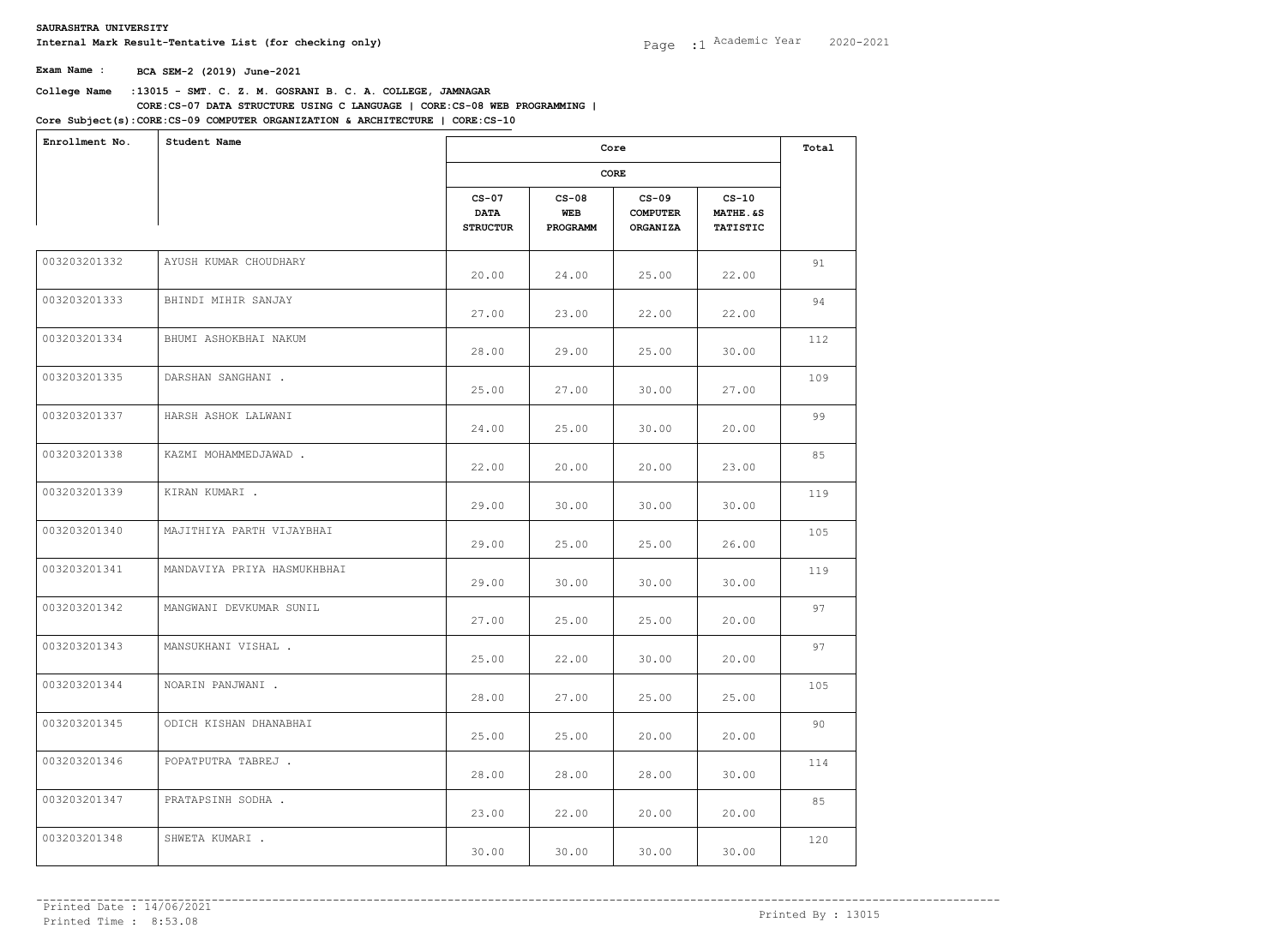| Enrollment No. | Student Name                        |                                           | Core<br>CORE               |                                               |                                        |     |  |
|----------------|-------------------------------------|-------------------------------------------|----------------------------|-----------------------------------------------|----------------------------------------|-----|--|
|                |                                     |                                           |                            |                                               |                                        |     |  |
|                |                                     | $CS-07$<br><b>DATA</b><br><b>STRUCTUR</b> | $CS-08$<br>WEB<br>PROGRAMM | $CS-09$<br><b>COMPUTER</b><br><b>ORGANIZA</b> | $CS-10$<br>MATHE.&S<br><b>TATISTIC</b> |     |  |
| 003203201349   | SINHA SHASHANK PRASHANT             | 27.00                                     | 30.00                      | 30.00                                         | 30.00                                  | 117 |  |
| 003203201350   | SODHA MOHIT RAMESHBHAI              | 23.00                                     | 20.00                      | 20.00                                         | 20.00                                  | 83  |  |
| 003203201351   | VIJAY KUMAR GAUR                    | 28.00                                     | 20.00                      | 20.00                                         | 20.00                                  | 88  |  |
| 003203201362   | SOMAIYA DHARMI SANJAYBHAI           | 25.00                                     | 28.00                      | 30.00                                         | 30.00                                  | 113 |  |
| 003203201363   | LODHIYA ABHISEK.                    | 24.00                                     | 21.00                      | 20.00                                         | 20.00                                  | 85  |  |
| 003203201367   | JADEJA DHRUVRAJSINH<br>BIRENDRASINH | 27.00                                     | 26.00                      | 30.00                                         | 25.00                                  | 108 |  |
| 003203202660   | SAVJANI PRACHI DEVENDRA             | 28.00                                     | 30.00                      | 30.00                                         | 30.00                                  | 118 |  |
| 003203203278   | AMBALIYA PRASHANT NARANBHAI         | 25.00                                     | 29.00                      | 30.00                                         | 30.00                                  | 114 |  |
| 003203203574   | OZA VISHVA .                        | 22.00                                     | 20.00                      | 20.00                                         | 20.00                                  | 82  |  |
| 00320320798    | AJUDIYA JIGISHA KIRITBHAI           | 23.00                                     | 24.00                      | 25.00                                         | 25.00                                  | 97  |  |
| 00320320799    | AMLANI KEVAL JITENDRABHAI           | 27.00                                     | 30.00                      | 30.00                                         | 30.00                                  | 117 |  |
| 00320320800    | ANDANI TANVI NILESH                 | 30.00                                     | 30.00                      | 30.00                                         | 30.00                                  | 120 |  |
| 00320320801    | ANKLESHVARIYA PARTH<br>RAJENDRABHAI | 20.00                                     | 22.00                      | 25.00                                         | 25.00                                  | 92  |  |
| 00320320802    | BATHIYA PINAL VIPULKUMAR            | 30.00                                     | 30.00                      | 30.00                                         | 30.00                                  | 120 |  |
| 00320320804    | BHANDERI JAYBHAI DIPAKBHAI          | 28.00                                     | 28.00                      | 25.00                                         | 20.00                                  | 101 |  |
| 00320320805    | BHARADA RAJU KISHORBHAI             | 24.00                                     | 21.00                      | 20.00                                         | 20.00                                  | 85  |  |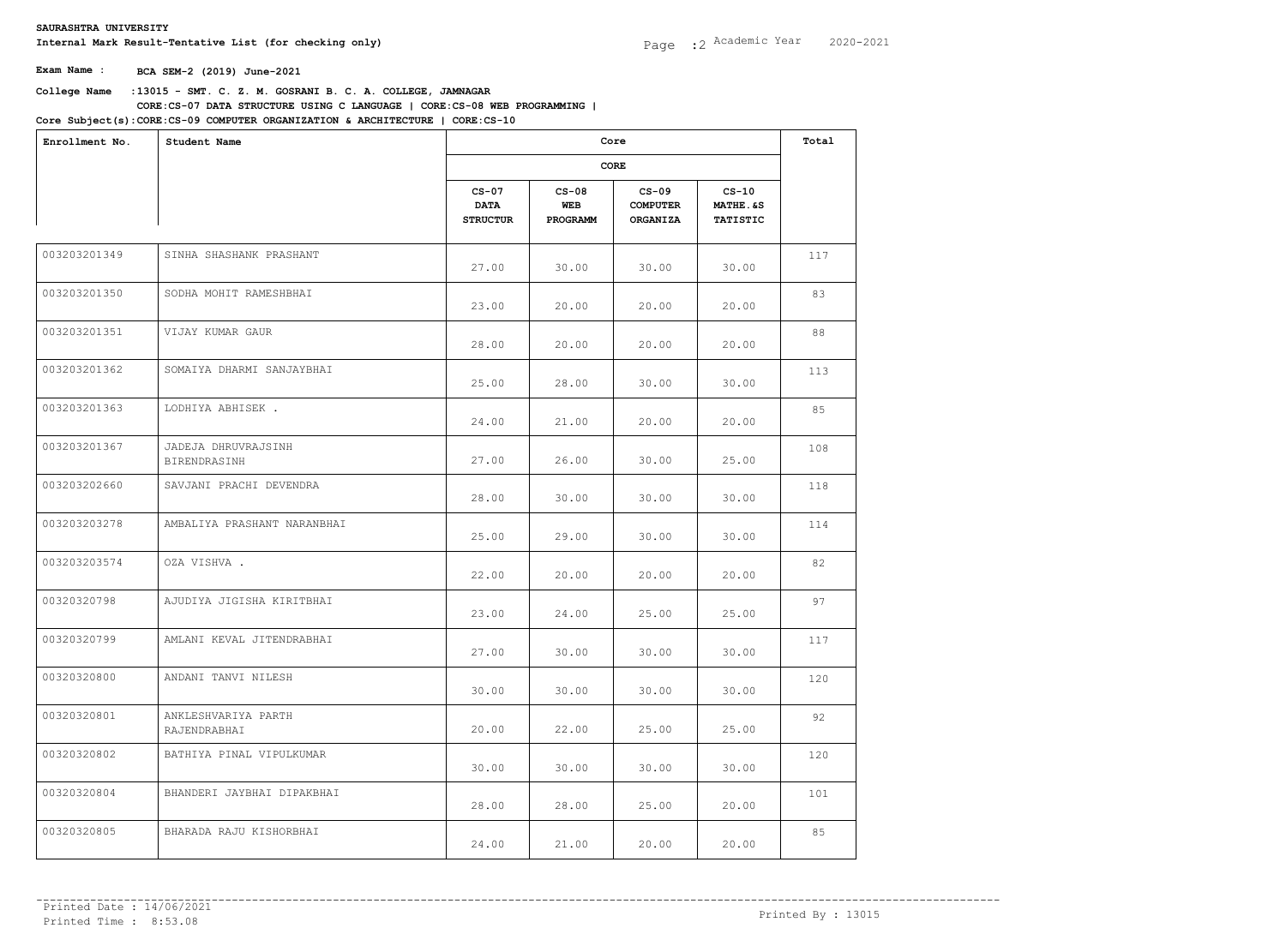| Enrollment No. | Student Name                  |                                           | Core<br>CORE               |                                               |                                        |     |  |
|----------------|-------------------------------|-------------------------------------------|----------------------------|-----------------------------------------------|----------------------------------------|-----|--|
|                |                               |                                           |                            |                                               |                                        |     |  |
|                |                               | $CS-07$<br><b>DATA</b><br><b>STRUCTUR</b> | $CS-08$<br>WEB<br>PROGRAMM | $CS-09$<br><b>COMPUTER</b><br><b>ORGANIZA</b> | $CS-10$<br>MATHE.&S<br><b>TATISTIC</b> |     |  |
| 00320320806    | BHATIYA ANILA JESABHAI        | 30.00                                     | 28.00                      | 30.00                                         | 28.00                                  | 116 |  |
| 00320320807    | BHATT JAY GIRISHBHAI          | 27.00                                     | 27.00                      | 20.00                                         | 27.00                                  | 101 |  |
| 00320320808    | BUDDH SHUBHAM ASHIT           | 28.00                                     | 24.00                      | 20.00                                         | 20.00                                  | 92  |  |
| 00320320809    | BUSA JAY MAHENDRABHAI         | 28.00                                     | 29.00                      | 25.00                                         | 30.00                                  | 112 |  |
| 00320320810    | CHANDRESHA ADITI JIGNESHBHAI  | 29.00                                     | 30.00                      | 30.00                                         | 30.00                                  | 119 |  |
| 00320320811    | CHAUHAN VISHAL MANSUKHABHAI   | 28.00                                     | 27.00                      | 27.00                                         | 25.00                                  | 107 |  |
| 00320320812    | CHAVDA AJAY BHIMSHIBHAI       | 28.00                                     | 28.00                      | 30.00                                         | 30.00                                  | 116 |  |
| 00320320814    | CHAVDA JALAK SATYAVIR         | 28.00                                     | 30.00                      | 30.00                                         | 30.00                                  | 118 |  |
| 00320320815    | CHAVDA POOJABEN PARBATBHAI    | 25.00                                     | 29.00                      | 30.00                                         | 27.00                                  | 111 |  |
| 00320320816    | CHAVDA SAHIL MAHESHBHAI       | 27.00                                     | 29.00                      | 30.00                                         | 30.00                                  | 116 |  |
| 00320320817    | DAL SHAFIA HARUNBHAI          | 30.00                                     | 26.00                      | 25.00                                         | 28.00                                  | 109 |  |
| 00320320818    | DOBARIYA ISHITA BHUPENDRABHAI | 28.00                                     | 30.00                      | 25.00                                         | 30.00                                  | 113 |  |
| 00320320819    | DUDHAGARA MEETKUMAR DILIPBHAI | 25.00                                     | 25.00                      | 25.00                                         | 20.00                                  | 95  |  |
| 00320320820    | FALDU MIHIR HARESHBHAI        | 23.00                                     | 25.00                      | 25.00                                         | 20.00                                  | 93  |  |
| 00320320821    | GAD RIZVAN SALIM              | 27.00                                     | 25.00                      | 20.00                                         | 23.00                                  | 95  |  |
| 00320320822    | GADHIYA PRINCE PRAVINBHAI     | 30.00                                     | 29.00                      | 30.00                                         | 30.00                                  | 119 |  |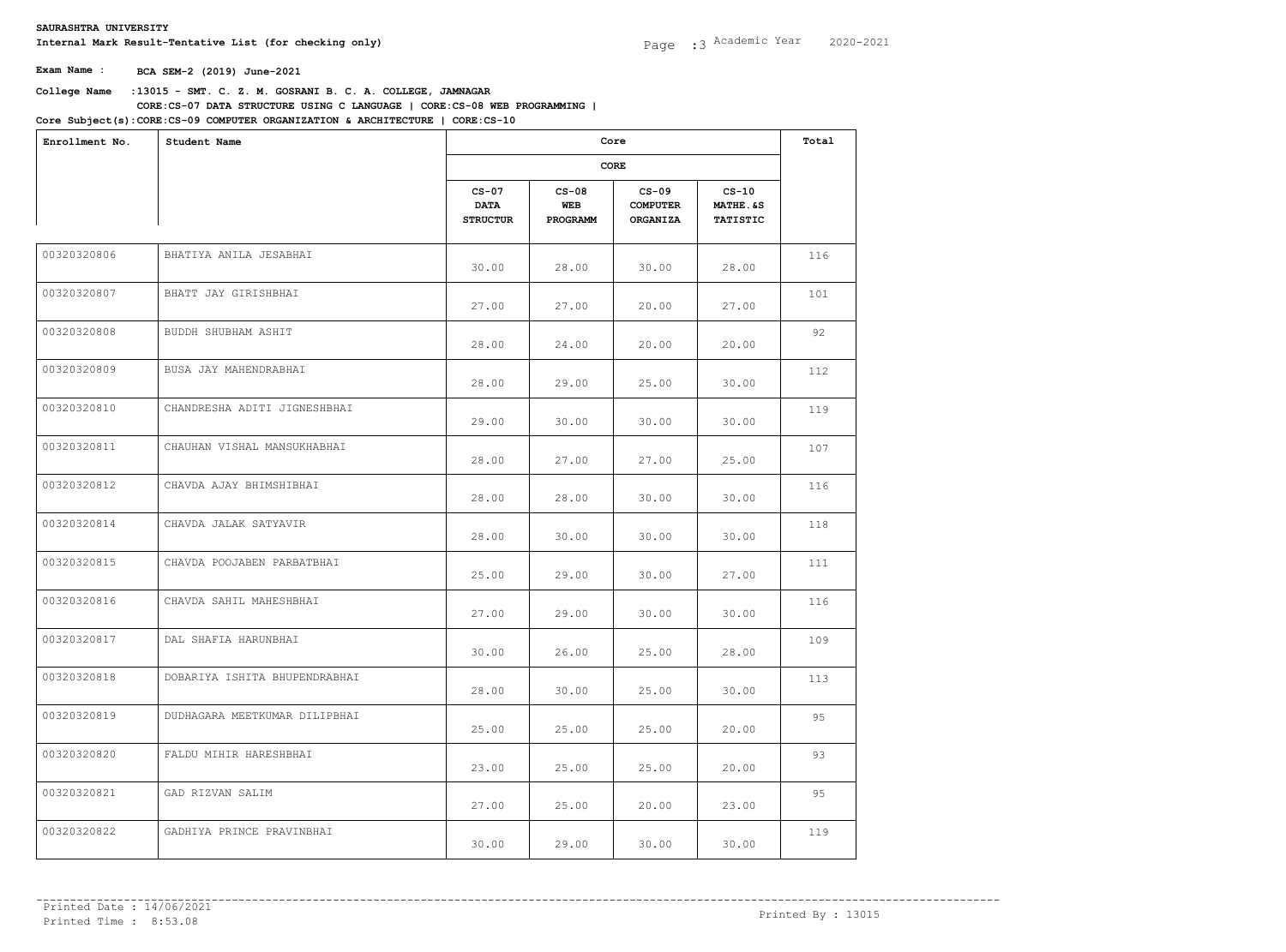| Enrollment No. | Student Name                          |                                           | Core                       |                                               |                                                   |     |  |
|----------------|---------------------------------------|-------------------------------------------|----------------------------|-----------------------------------------------|---------------------------------------------------|-----|--|
|                |                                       |                                           |                            | CORE                                          |                                                   |     |  |
|                |                                       | $CS-07$<br><b>DATA</b><br><b>STRUCTUR</b> | $CS-08$<br>WEB<br>PROGRAMM | $CS-09$<br><b>COMPUTER</b><br><b>ORGANIZA</b> | $CS-10$<br><b>MATHE.&amp;S</b><br><b>TATISTIC</b> |     |  |
| 00320320823    | GODHAM NEHA DINESH                    | 30.00                                     | 30.00                      | 30.00                                         | 30.00                                             | 120 |  |
| 00320320824    | GOHIL BHAVESH PRADIPBHAI              | 24.00                                     | 24.00                      | 20.00                                         | 20.00                                             | 88  |  |
| 00320320825    | GORECHA DHARMIK FORAMKUMAR            | 23.00                                     | 20.00                      | 20.00                                         | 20.00                                             | 83  |  |
| 00320320826    | GOSRANI HEER PIYUSH                   | 25.00                                     | 27.00                      | 25.00                                         | 30.00                                             | 107 |  |
| 00320320827    | GUSANI JAYDEV VINAY                   | 25.00                                     | 27.00                      | 30.00                                         | 25.00                                             | 107 |  |
| 00320320828    | HARVARA ASHISH GANGJIBHAI             | 25.00                                     | 20.00                      | 20.00                                         | 20.00                                             | 85  |  |
| 00320320829    | HIRPARA DOLLY PRAVINBHAI              | 24.00                                     | 25.00                      | 25.00                                         | 20.00                                             | 94  |  |
| 00320320830    | IDARIYA DHARA NARENDRAKUMAR           | 30.00                                     | 29.00                      | 30.00                                         | 25.00                                             | 114 |  |
| 00320320831    | JADEJA BHAUTIKRAJSINH<br>MAHENDRASINH | 30.00                                     | 30.00                      | 30.00                                         | 30.00                                             | 120 |  |
| 00320320832    | JADEJA DEVENDRASINH LAKHUBHA          | 28.00                                     | 29.00                      | 30.00                                         | 30.00                                             | 117 |  |
| 00320320833    | JADEJA MEETRAJSINH RAJENDRASINH       | 24.00                                     | 21.00                      | 20.00                                         | 20.00                                             | 85  |  |
| 00320320834    | JADEJA SNEHALBA ASHOKSINH             | 30.00                                     | 30.00                      | 30.00                                         | 30.00                                             | 120 |  |
| 00320320835    | JHAVERI AARYAN KALPESHKUMAR           | 25.00                                     | 24.00                      | 25.00                                         | 25.00                                             | 99  |  |
| 00320320836    | JOBANPUTRA KHUSHI PRAVINBHAI          | 29.00                                     | 30.00                      | 30.00                                         | 30.00                                             | 119 |  |
| 00320320837    | JOSHI JAHANVI MILANKUMAR              | 27.00                                     | 29.00                      | 30.00                                         | 30.00                                             | 116 |  |
| 00320320838    | JOSHI KAPILKUMAR JAYESHBHAI           | 25.00                                     | 27.00                      | 30.00                                         | 30.00                                             | 112 |  |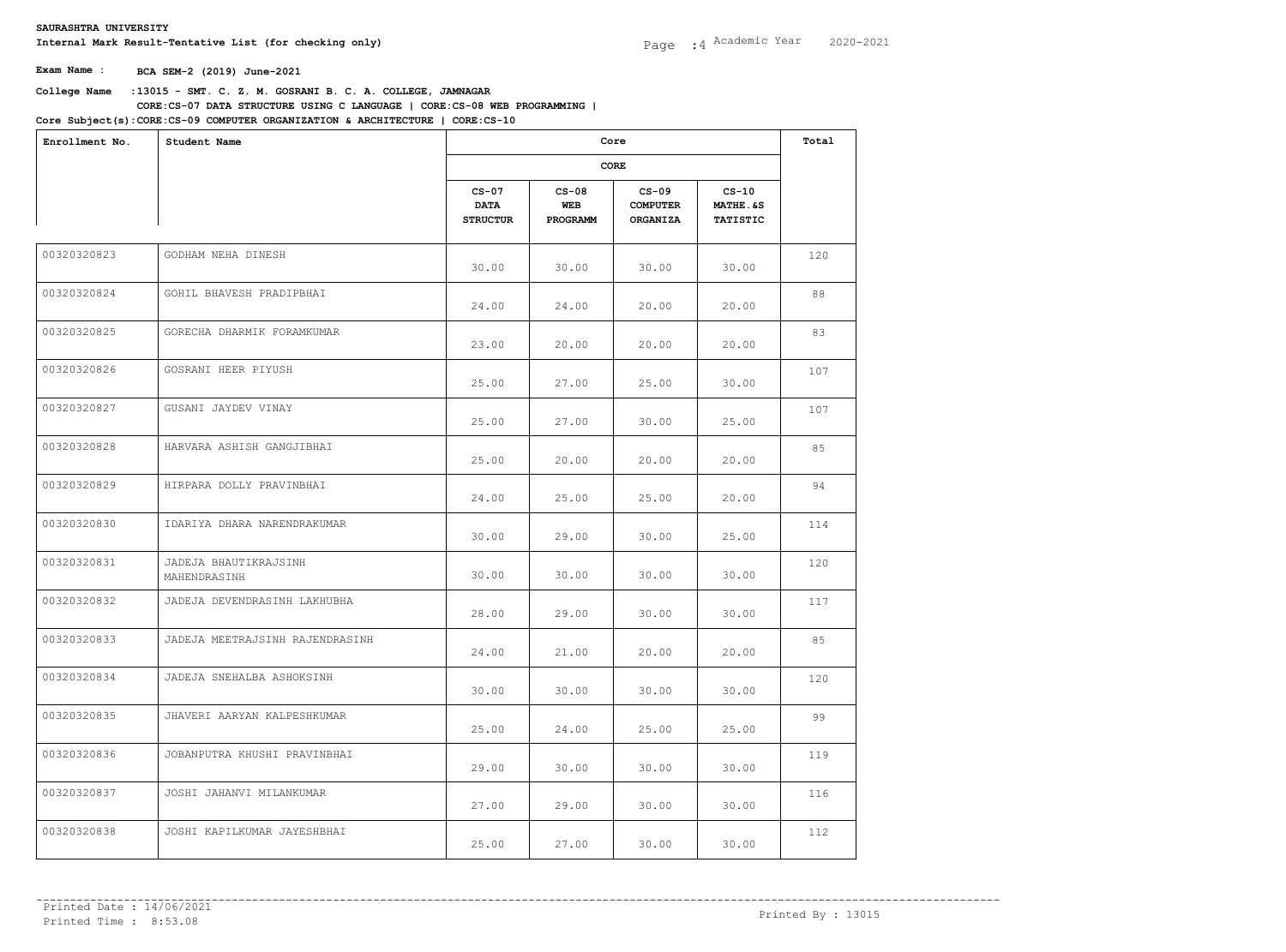| Enrollment No. | Student Name                        |                                           | Core                       |                                               |                                        |     |  |
|----------------|-------------------------------------|-------------------------------------------|----------------------------|-----------------------------------------------|----------------------------------------|-----|--|
|                |                                     |                                           |                            | CORE                                          |                                        |     |  |
|                |                                     | $CS-07$<br><b>DATA</b><br><b>STRUCTUR</b> | $CS-08$<br>WEB<br>PROGRAMM | $CS-09$<br><b>COMPUTER</b><br><b>ORGANIZA</b> | $CS-10$<br>MATHE.&S<br><b>TATISTIC</b> |     |  |
| 00320320839    | KACHHADIYA ABHAYKUMAR<br>NITESHBHAI | 27.00                                     | 30.00                      | 30.00                                         | 30.00                                  | 117 |  |
| 00320320840    | KACHHATIYA DHRUV DILIPBHAI          | 27.00                                     | 26.00                      | 30.00                                         | 30.00                                  | 113 |  |
| 00320320841    | KANAKHARA TULSI AJAYBHAI            | 22.00                                     | 20.00                      | 20.00                                         | 20.00                                  | 82  |  |
| 00320320842    | KANJARIYA HARDIK GOPALBHAI          | 30.00                                     | 26.00                      | 28.00                                         | 30.00                                  | 114 |  |
| 00320320843    | KANJARIYA RAHUL MANSUKHBHAI         | 28.00                                     | 26.00                      | 25.00                                         | 30.00                                  | 109 |  |
| 00320320844    | KANSARA EKTA VIJAYBHAI              | 29.00                                     | 25.00                      | 20.00                                         | 25.00                                  | 99  |  |
| 00320320845    | KARDIYA KAJAL BHARATBHAI            | 25.00                                     | 26.00                      | 25.00                                         | 30.00                                  | 106 |  |
| 00320320846    | KARGATHARA DHAVAL ARVINDBHAI        | 30.00                                     | 30.00                      | 30.00                                         | 30.00                                  | 120 |  |
| 00320320847    | KARMUR KRUSHN DEVABHAI              | 28.00                                     | 29.00                      | 30.00                                         | 30.00                                  | 117 |  |
| 00320320849    | KATHIRI NAMIRA SHABBIR              | 30.00                                     | 30.00                      | 30.00                                         | 30.00                                  | 120 |  |
| 00320320850    | KHANDHAR SAHIL BHAVESH              | 30.00                                     | 27.00                      | 25.00                                         | 25.00                                  | 107 |  |
| 00320320851    | KHIMSURIYA YASH DIPAKBHAI           | 27.00                                     | 27.00                      | 20.00                                         | 20.00                                  | 94  |  |
| 00320320852    | KORADIYA KRUTI DIPAKKUMAR           | 27.00                                     | 25.00                      | 20.00                                         | 30.00                                  | 102 |  |
| 00320320853    | KURESHI MAHENOOR FARUKBHAI          | 24.00                                     | 23.00                      | 25.00                                         | 25.00                                  | 97  |  |
| 00320320855    | LATHIYA PARTH KIRITKUMAR            | 25.00                                     | 26.00                      | 20.00                                         | 20.00                                  | 91  |  |
| 00320320856    | MAKWANA RIDDHI MALDEBHAI            | 27.00                                     | 30.00                      | 30.00                                         | 30.00                                  | 117 |  |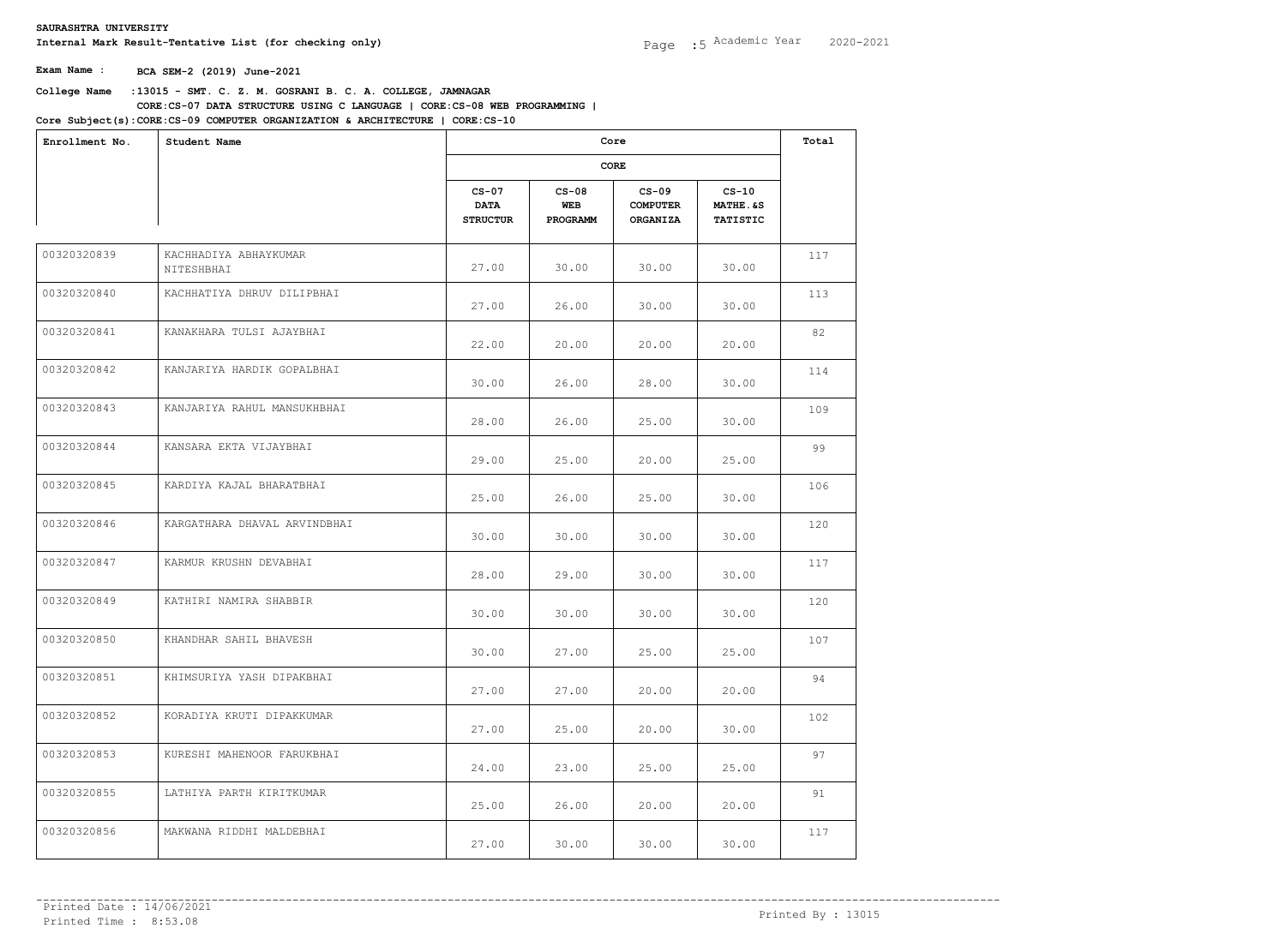| Enrollment No. | Student Name                  |                                           | Core<br>CORE               |                                               |                                         |     |  |
|----------------|-------------------------------|-------------------------------------------|----------------------------|-----------------------------------------------|-----------------------------------------|-----|--|
|                |                               |                                           |                            |                                               |                                         |     |  |
|                |                               | $CS-07$<br><b>DATA</b><br><b>STRUCTUR</b> | $CS-08$<br>WEB<br>PROGRAMM | $CS-09$<br><b>COMPUTER</b><br><b>ORGANIZA</b> | $CS-10$<br>MATHE. &S<br><b>TATISTIC</b> |     |  |
| 00320320857    | MAKWANA RUTVIK ASHOKBHAI      | 25.00                                     | 24.00                      | 20.00                                         | 20.00                                   | 89  |  |
| 00320320858    | MANDAVIYA AYUSHI MANISHBHAI   | 27.00                                     | 30.00                      | 30.00                                         | 30.00                                   | 117 |  |
| 00320320859    | MANEK NAVGHAN DUDABHA         | 20.00                                     | 21.00                      | 22.00                                         | 20.00                                   | 83  |  |
| 00320320861    | MEGHRAJANI SUNNY JAGDISHKUMAR | 22.00                                     | 25.00                      | 22.00                                         | 25.00                                   | 94  |  |
| 00320320862    | MODHVADIYA KAJAL GIGABHAI     | 28.00                                     | 30.00                      | 30.00                                         | 30.00                                   | 118 |  |
| 00320320863    | MOLIYA JINAL JITENDRABHAI     | 24.00                                     | 26.00                      | 20.00                                         | 20.00                                   | 90  |  |
| 00320320864    | MUNGRA JAY PRAVINBHAI         | 24.00                                     | 28.00                      | 25.00                                         | 30.00                                   | 107 |  |
| 00320320865    | MUNJPARA AASTHA RAJESHBHAI    | 29.00                                     | 30.00                      | 30.00                                         | 30.00                                   | 119 |  |
| 00320320866    | NAGARIYA NIDHI SANDEEP        | 29.00                                     | 30.00                      | 30.00                                         | 30.00                                   | 119 |  |
| 00320320867    | NANDA MAYANK SURESHBHAI       | 24.00                                     | 26.00                      | 20.00                                         | 20.00                                   | 90  |  |
| 00320320868    | NARIYA BINALBEN RAMNIKBHAI    | 24.00                                     | 23.00                      | 20.00                                         | 20.00                                   | 87  |  |
| 00320320869    | NASIT PURVITA RAJNIKBHAI      | 24.00                                     | 25.00                      | 25.00                                         | 25.00                                   | 99  |  |
| 00320320870    | NASIT VRUTIKA DIPAKBHAI       | 24.00                                     | 23.00                      | 20.00                                         | 20.00                                   | 87  |  |
| 00320320871    | PALA VIRAJ VIJAYBHAI          | 27.00                                     | 25.00                      | 25.00                                         | 20.00                                   | 97  |  |
| 00320320872    | PANARA MAHARSHI BHARATBHAI    | 27.00                                     | 28.00                      | 30.00                                         | 30.00                                   | 115 |  |
| 00320320873    | PARMAR GOVA LAKHAMANBHAI      | 23.00                                     | 23.00                      | 20.00                                         | 25.00                                   | 91  |  |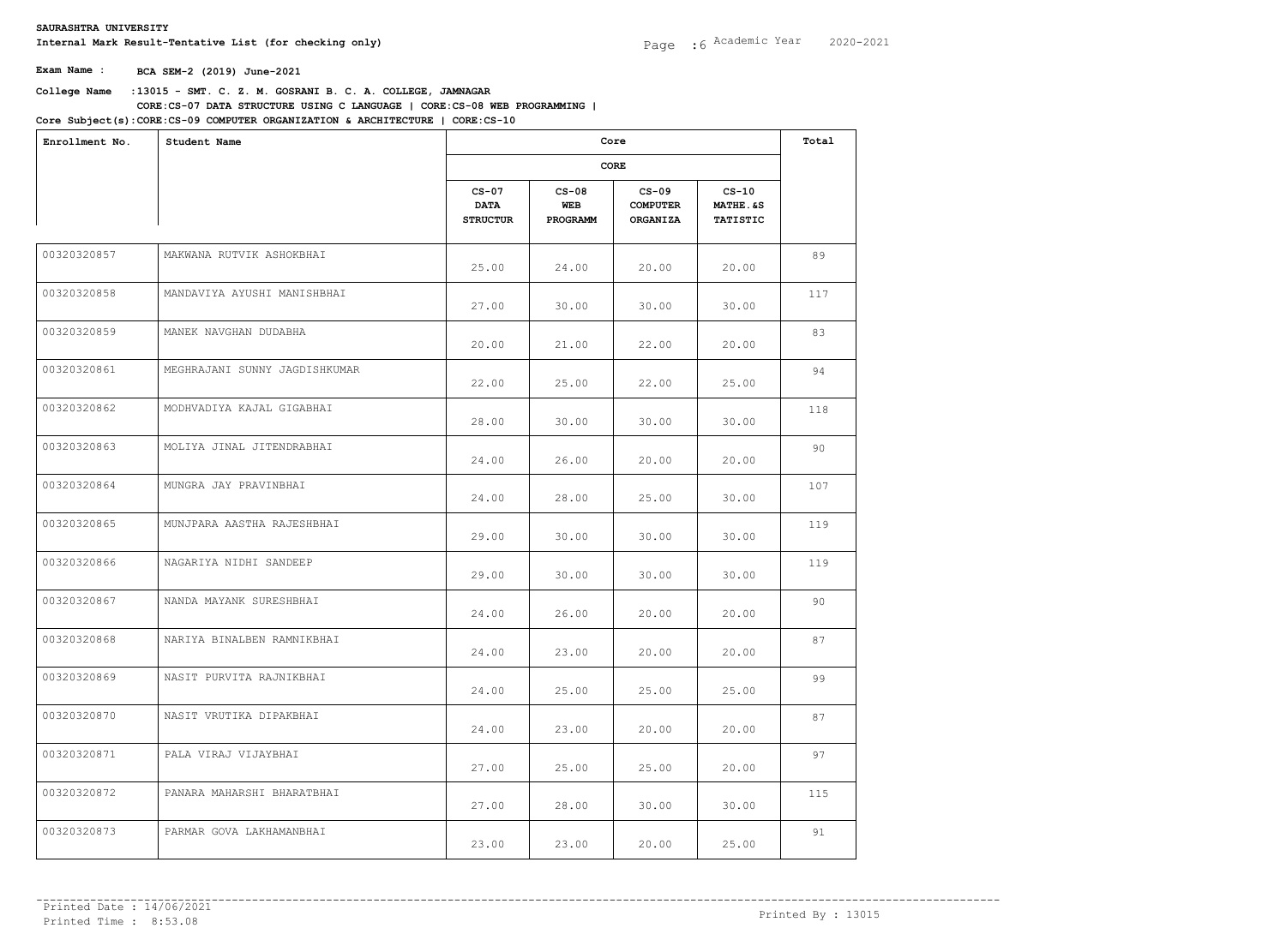| Enrollment No. | Student Name                    |                                           | Core<br>CORE               |                                               |                                        |     |  |
|----------------|---------------------------------|-------------------------------------------|----------------------------|-----------------------------------------------|----------------------------------------|-----|--|
|                |                                 |                                           |                            |                                               |                                        |     |  |
|                |                                 | $CS-07$<br><b>DATA</b><br><b>STRUCTUR</b> | $CS-08$<br>WEB<br>PROGRAMM | $CS-09$<br><b>COMPUTER</b><br><b>ORGANIZA</b> | $CS-10$<br>MATHE.&S<br><b>TATISTIC</b> |     |  |
| 00320320874    | PARMAR NISHIT SUNILKUMAR        | 24.00                                     | 26.00                      | 25.00                                         | 20.00                                  | 95  |  |
| 00320320875    | PARMAR VISHAKHA MANOJBHAI       | 30.00                                     | 30.00                      | 30.00                                         | 30.00                                  | 120 |  |
| 00320320876    | PINDARIYA VIJAY BHIMABHAI       | 30.00                                     | 26.00                      | 25.00                                         | 30.00                                  | 111 |  |
| 00320320877    | PIPARIYA KEVIN VIJAYKUMAR       | 27.00                                     | 26.00                      | 25.00                                         | 30.00                                  | 108 |  |
| 00320320878    | PITHIYA CHIRAG JITESHBHAI       | 25.00                                     | 21.00                      | 20.00                                         | 20.00                                  | 86  |  |
| 00320320879    | POBARU DARSHAN SURESHBHAI       | 30.00                                     | 29.00                      | 30.00                                         | 30.00                                  | 119 |  |
| 00320320880    | RACHCHH DARSHAN RAJESHBHAI      | 27.00                                     | 30.00                      | 30.00                                         | 30.00                                  | 117 |  |
| 00320320881    | RADHANPURA NIYATI LALITBHAI     | 30.00                                     | 27.00                      | 30.00                                         | 30.00                                  | 117 |  |
| 00320320882    | RATHOD MAHEK RAKESHBHAI         | 27.00                                     | 28.00                      | 30.00                                         | 30.00                                  | 115 |  |
| 00320320883    | ROHERA PARTH ANILKUMAR          | 28.00                                     | 26.00                      | 25.00                                         | 20.00                                  | 99  |  |
| 00320320884    | SAIYAD AMAN ASAD                | 24.00                                     | 27.00                      | 25.00                                         | 30.00                                  | 106 |  |
| 00320320885    | SAIYAD MAHAMAD ALFAIZ JAVIDBHAI | 27.00                                     | 27.00                      | 25.00                                         | 25.00                                  | 104 |  |
| 00320320886    | SANGHANI DARSHIT KAUSHIKBHAI    | 23.00                                     | 28.00                      | 25.00                                         | 30.00                                  | 106 |  |
| 00320320887    | SANGHANI HARSHKUMAR DINESHBHAI  | 22.00                                     | 20.00                      | 20.00                                         | 20.00                                  | 82  |  |
| 00320320888    | SANGHANI ISHA BHAVESHBHAI       | 25.00                                     | 24.00                      | 20.00                                         | 20.00                                  | 89  |  |
| 00320320889    | SHAH PRIYANKA NARESHBHAI        | 27.00                                     | 30.00                      | 30.00                                         | 30.00                                  | 117 |  |